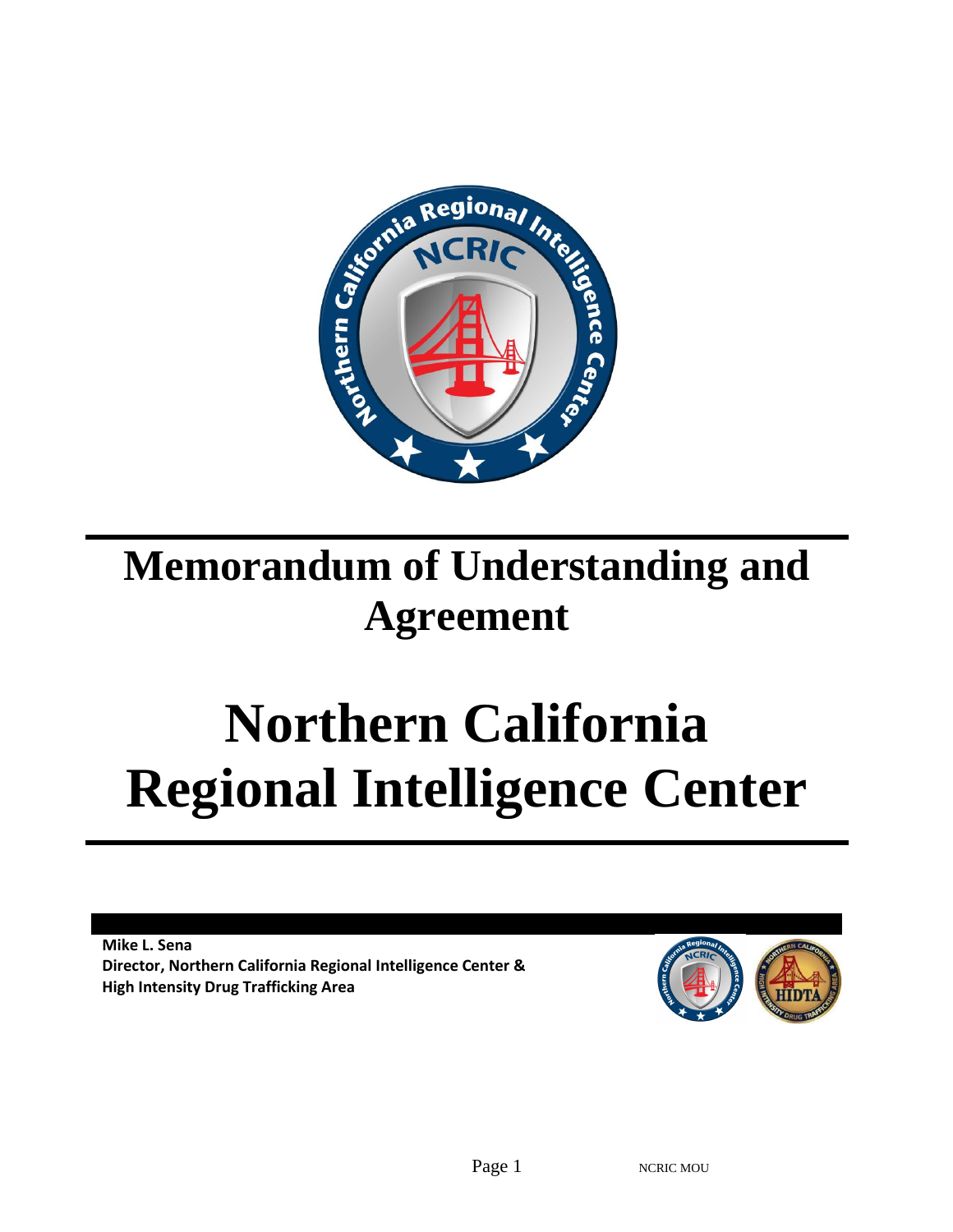#### **NORTHERN CALIFORNIA REGIONAL INTELLIGENCE CENTER**

#### **MEMORANDUM OF UNDERSTANDING AND AGREEMENT**

This Memorandum of Understanding (hereinafter "MOU" or "Agreement") is entered into by and between the Northern California Regional Intelligence Center ("NCRIC") and the law enforcement or public safety agency executing this agreement as indicated on the signature page "Member Agency."

WHEREAS, Member Agency provides public safety services; and

WHEREAS, NCRIC is a multi-jurisdictional public safety information fusion center managed under the Northern California High Intensity Drug Trafficking Area (NCHIDTA) Executive Board that assists public safety agencies with the collection, analysis and dissemination of information related to criminal threats; and

WHEREAS, the mission of the NCRIC is to protect the citizens of the counties within its area of responsibility from the threat of narcotics trafficking; organized crime; international, domestic and street terrorism related activities through information sharing and technical operation support to public safety agencies; and

WHEREAS, NCRIC and Member Agency are dedicated to the most efficient utilization of their resources and services in public safety endeavors; and

WHEREAS, NCRIC and Member Agency are committed to cooperation and coordination in providing the highest level of safety services to the public, guided by the principle that cooperative efforts are in the public's best interest; and

WHEREAS, Member Agency supports the sharing of information contained within its electronic data systems in furtherance of collaboration with other appropriate public safety entities, through integrated systems of information technology that the NCRIC has developed, established, or licensed; and

WHEREAS, NCRIC and Member Agency recognize the need to protect Member Agency's ownership and control over its shared information, to optimize the means through which shared information is accessed or analyzed, and to protect privacy and civil liberties in accordance with the law; and

NOW, THEREFORE, NCRIC and Member Agency hereby agree to conditions set forth in this MOU: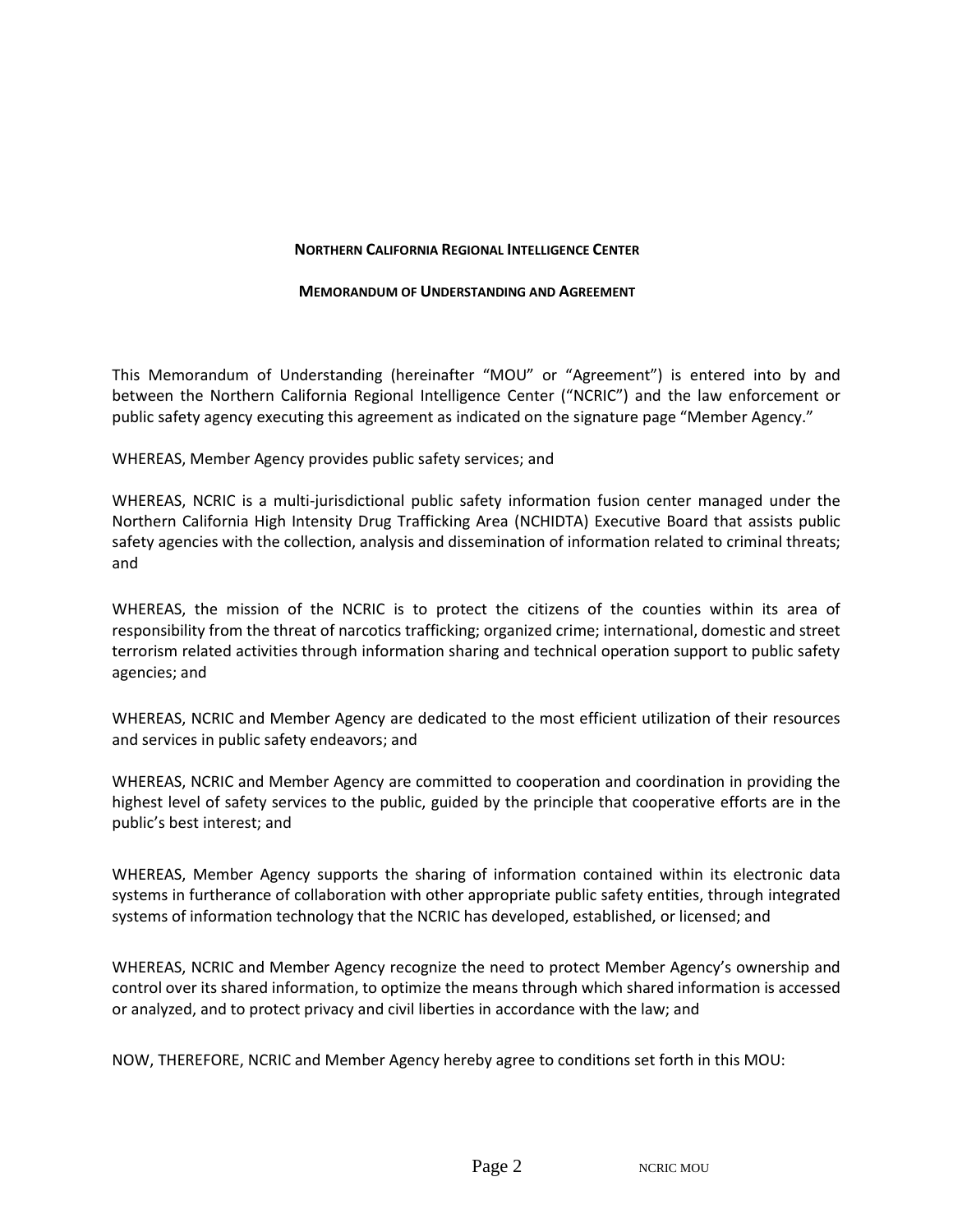#### **Purpose**

This agreement provides a framework for Member Agency and NCRIC to facilitate bi-directional data collaboration in a manner that protects the rights and authority of Member Agency, through participation in sharing environments while simultaneously retaining ownership of its data and control over which records are shared, how they are shared, and with whom.

#### **1) Definitions and other Terminology**

Member Agency: the law enforcement or public safety organization whose leadership or appropriate authority has signed this agreement and actively participates in bi-directional information sharing with other law enforcement or public safety entities through assistance from the NCRIC.

Data: electronic records, analyses, images, and other information associated with incidents, persons, or objects, originally created by Member Agency and existing in a Member Agency system or database.

Contributed Data: records originating from Member Agency that Member Agency has elected to share with other appropriate parties.

Shared Data: the aggregate pool of shared information from Member Agency and other contributing sources, made available via the NCRIC or facilitated by NCRIC funding, technology systems, and/or efforts.

Authorized Users: personnel from the Member Agency that have the appropriate clearance and authority to utilize and access shared data as a function of their employment, in support of law enforcement or public safety.

#### **2) Rights, Powers and Authority**

This Agreement does not limit the rights, powers, and authority of either party.

Nothing in this Agreement shall be construed to require either party:

- a) to disclose any information it determines, in its sole discretion, it does not have the ability or authority to disclose; OR
- b) to perform any act that it determines, is contrary to law or public policy; OR
- c) to provide personnel, equipment, or services to the other party; OR
- d) to modify, restrict, or inhibit utilization of any information technology systems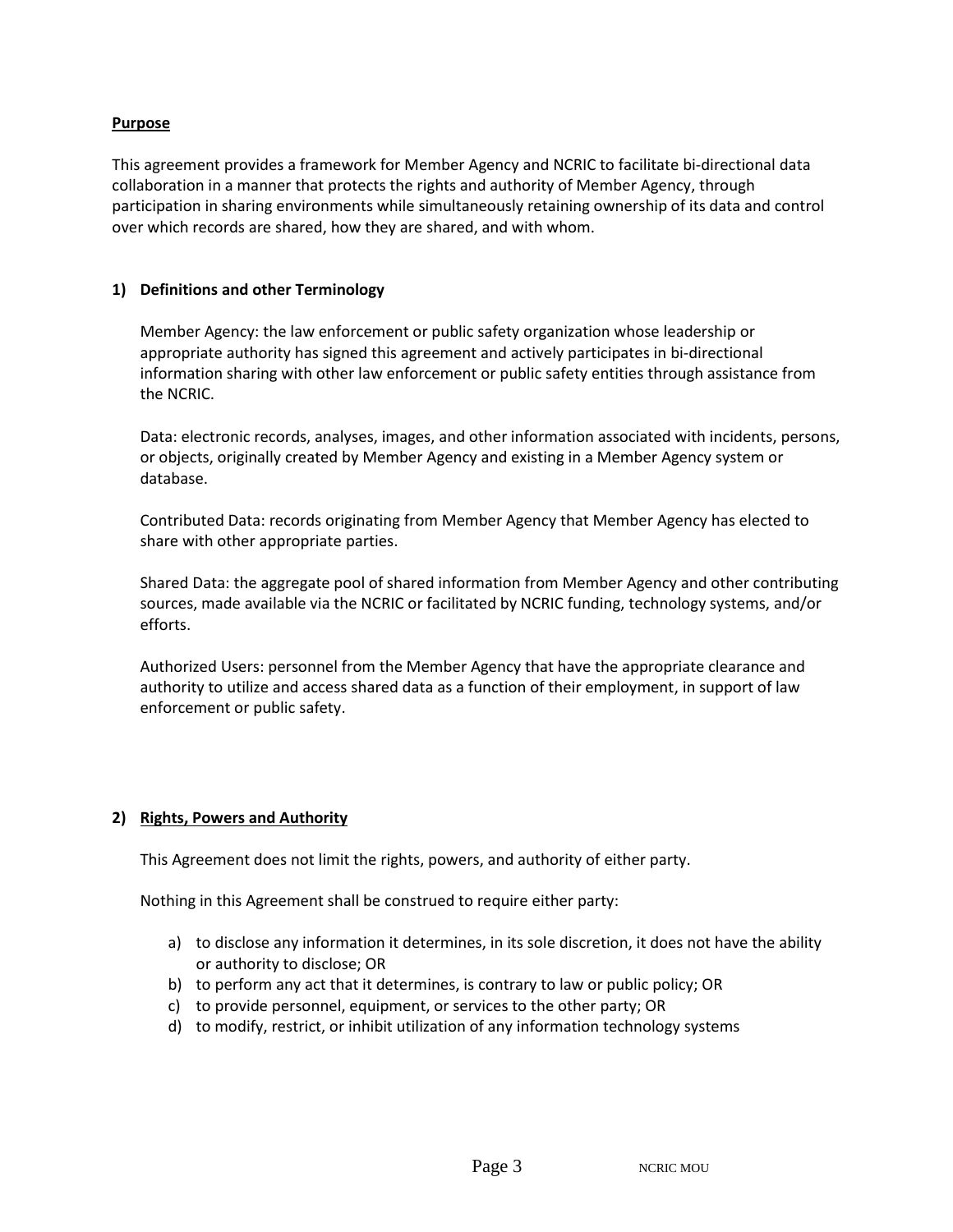#### **3) Data Sharing**

Recognizing that Member Agency has sole discretion to choose exactly the information it wishes to contribute, the audience to which contributed data may be shared, and retains unbridled authority to redact or exclude information: Member Agency agrees to promote comprehensive, timely, and accurate data sharing.

Member Agency grants authority to NCRIC to further share the information contributed by Member Agency with other public safety entities who possess a need to know and right to know the shared data, except where explicitly denied by the Member Agency.

Member Agency grants authority to the NCRIC to execute information sharing agreements with other agencies, and to expand, incorporate, and unify additional shared information from other agencies. Such agreements will not require further review or approval by Member Agency.

Member Agency grants authority to the NCRIC to provide contributed data into software platforms to optimize law enforcement sharing, search, reporting, or analytic capabilities. Such connections will not require further review or approval by Member Agency.

Member Agency retains right to later determine that any contributed data should no longer be shared, or to opt out of any specific sharing software platform. In these instances, NCRIC will make every reasonable effort to accommodate the updated preferences of Member Agency within 14 days.

# **4) Sharing in Compliance with State and Federal Law**

In gathering, sharing, and storing information, and in all other respects in performing acts related to this Agreement, the parties will comply with all applicable laws, rules, and regulations, both those in existence at the time of execution of this MOU and those enacted subsequent to execution of this MOU, including but not limited to, to the extent applicable, the California Values Act (Government Code Section 7284 *et seq.*). NCRIC will, consistent with Section 7284.8(b) work to ensure that databases are governed in a manner that limits the availability of information therein to the fullest extent practicable and consistent with federal and state law, to anyone or any entity for the purpose of immigration enforcement.

#### **5) Information Ownership and Release**

Member Agency remains the official custodian of all contributed data. To the fullest extent permissible by law, all requests for information, including but not limited to inquiries under the California Public Records Act or Freedom of Information Act, will be referred to the Member Agency that is the originator of the requested data. The Member Agency that is the originator of the requested data will be responsible for responding to the request and will indemnify and defend the NCRIC from any action brought related to Member Agency's response, or lack thereof, provided that NCRIC uses best efforts to promptly inform the Member Agency of the CPRA request upon receipt.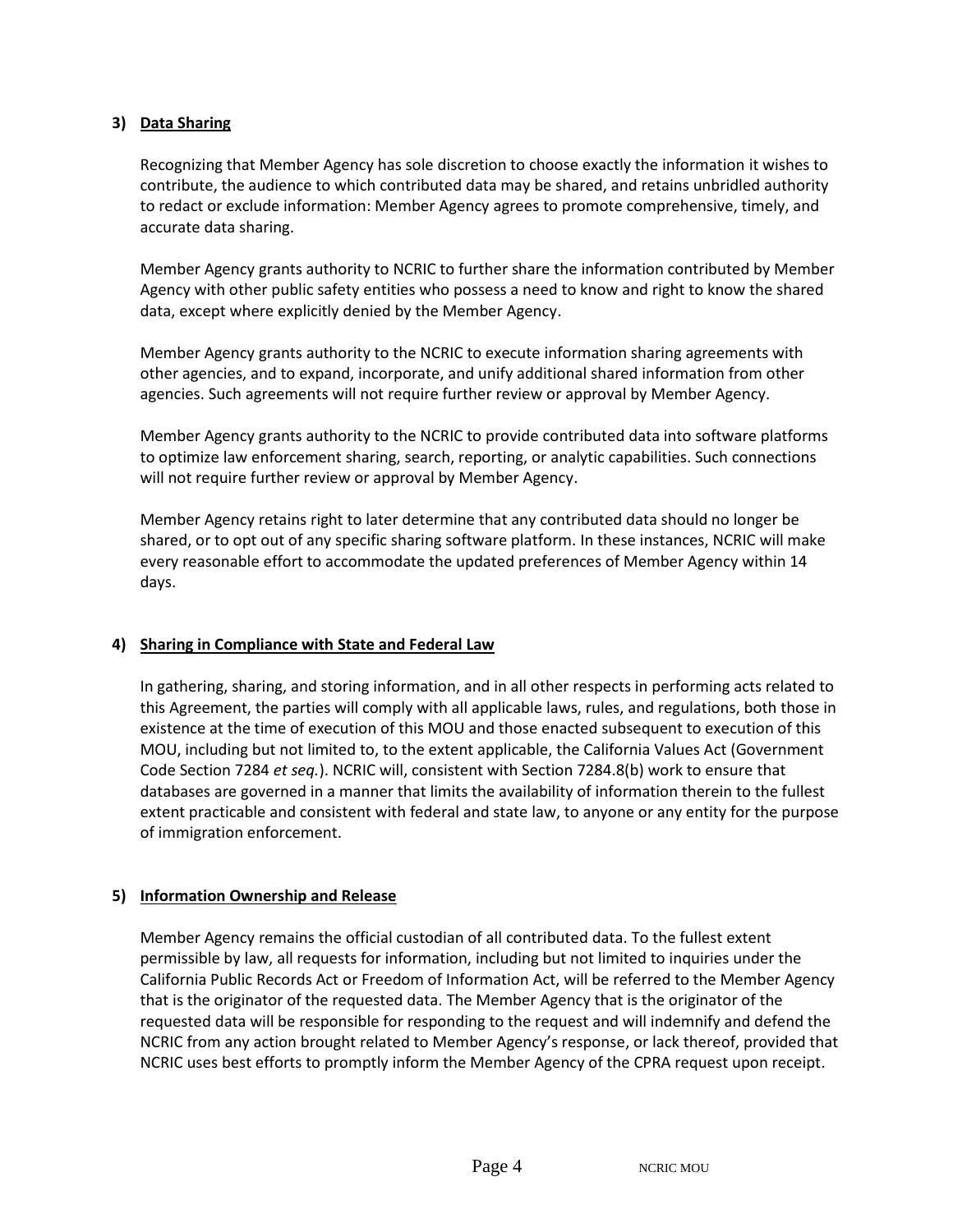#### **6) Authorized User Access and User Responsibilities**

Member Agency is responsible for management of its Authorized User accounts and the activities of its Authorized Users.

Member Agency agrees that all Authorized Users shall be current employees in good standing that are legally entitled to view law enforcement sensitive content as part of their assigned duties in support of public safety.

If for any reason a user is no longer eligible for such access, including ending employment with the agency, Member Agency will ensure access is removed and make notification to the NCRIC.

Member Agency agrees that shared information is to be used solely for authorized purposes consistent with the law. Member Agency shall not use or share the information for any unauthorized purposes, and Member Agencies agree that such actions will result in the Member Agency or its offending Authorized User being revoked access to the system.

Member Agency will ensure that its Authorized Users will not access shared data by using a name, password, or any authentication mechanism that is assigned to another person. Member Agency will ensure that Authorized Users will not share passwords with another individual, nor allow another user to utilize the system under their credentials.

Member Agency will ensure that shared data will only be accessed from electronic devices that meet all current security requirements for accessing law enforcement information. Such policies should also forbid utilization of personal / non-agency devices, or enforce appropriate security requirements on those devices to meet CJIS compliance.

# **7) No Guarantee of Accuracy**

Member Agency acknowledges that shared data may or may not be accurate. Member Agency further understands that neither the suppliers of shared data nor NCRIC are warranting the accuracy of such information. Member Agency agrees to take necessary steps to appropriately verify the accuracy of any and all information before taking any action based upon it.

Member Agency understands and agrees to put in place a policy that clearly sets forth a requirement of verification and so inform each Authorized User.

Member Agency agrees to use shared data as a pointer system for investigative leads or guidance, and not as the sole source of probable cause for law enforcement actions.

#### **8) Information Security and Standards Compliance**

Member Agency and NCRIC agree to enforce and maintain security for shared data in compliance with all applicable law, including but not limited to the California Department of Justice's California Law Enforcement Telecommunications System Policies, Practices, and Procedures (CLETS PPP) and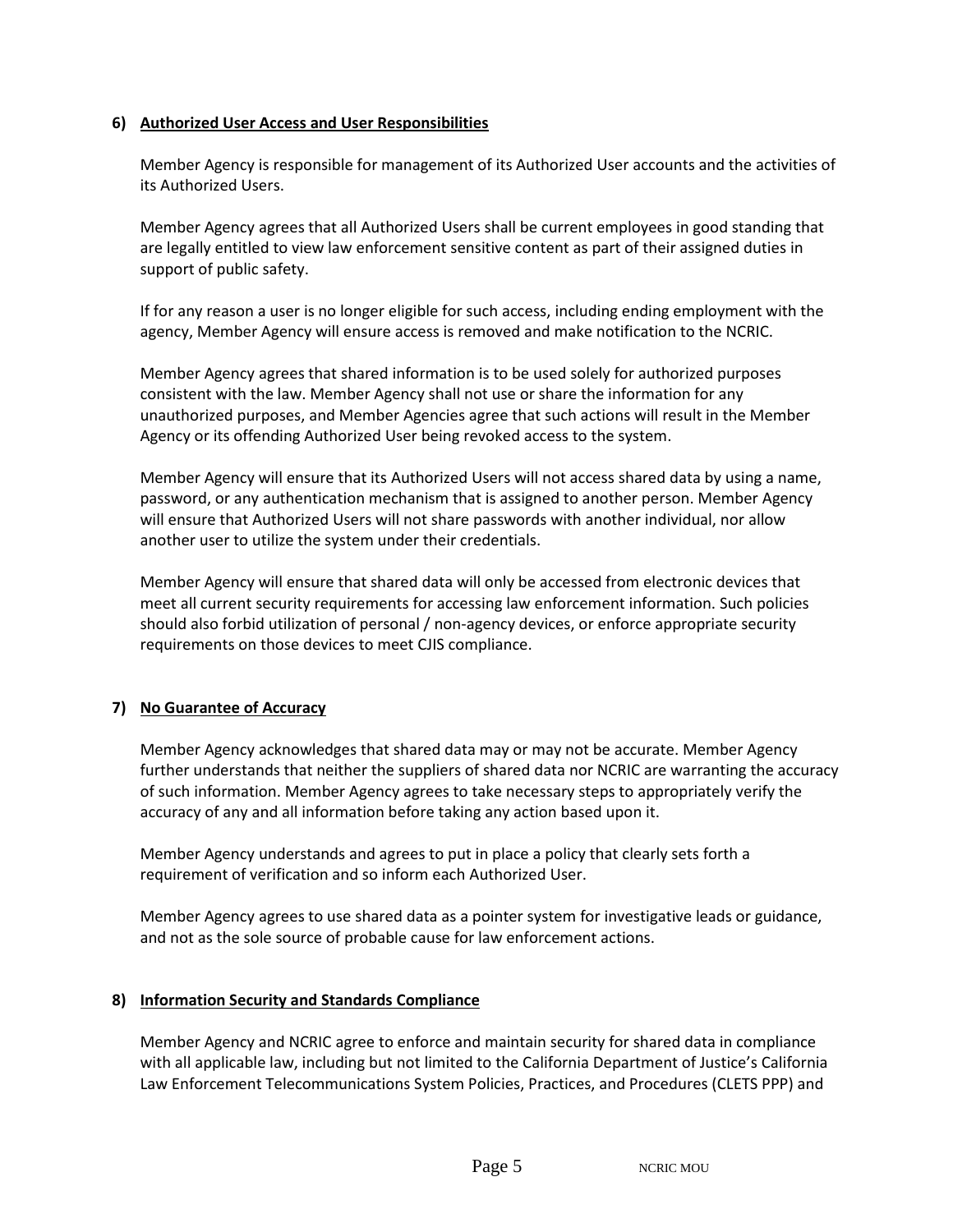the Federal Bureau of Investigation's Criminal Justice Information System Security Policy (FBI CJIS Security Policy).

Member Agency and NCRIC shall store information, whether electronic or hardcopy, only in a manner that is compliant with all applicable physical security and cyber security requirements. Data shall be retained, purged, and destroyed in accordance with all applicable standards. Data exchange and user access shall be achieved using encryption, private networks, or other configurations that follow current best practices for information technology.

# **9) Mutual Indemnification**

For the purpose of this Section, indemnification of NCRIC and its employees includes any and all NCRIC personnel, regardless of whether they may be employed by or assigned to NCRIC from another public agency.

Each party shall indemnify, defend, protect, hold harmless, and release the other, its officers, agents, and employees, from and against any and all claims, loss, proceedings, damages, causes of action, liability, costs, or expense (including attorneys' fees and witness costs) arising from or in connection with, or caused by any act or omission of such indemnifying party or its agents, employees, contractors, subcontractors, or invitees. This indemnification obligation shall not be limited in any way by any limitation on the amount or type of damages or compensation payable to or for the indemnifying party under workers' compensation acts, disability benefit acts, or other employee benefit acts.

# **10) Costs**

Execution of this agreement shall not be construed to require NCRIC or Member Agency to incur any new costs. For any potential costs associated with information sharing or access to shared information, either party may determine in its sole discretion, whether or not to incur those costs.

# **11) Partial Invalidity**

If any terms or conditions of this Agreement shall to any extent be judged invalid, unenforceable, or void for any reason whatsoever by a court of competent jurisdiction, the remaining terms and conditions of this agreement shall continue in full force and effect.

# **12) Effective Date and Term of MOU**

This agreement shall remain in effect until terminated by either party by giving written notice. In the event of termination, NCRIC will destroy or return Member Agency's contributed data, and provide written confirmation upon completion.

This agreement supersedes any previous Memorandum of Understanding between NCRIC and Member Agency regarding the sharing of law enforcement information systems and data.